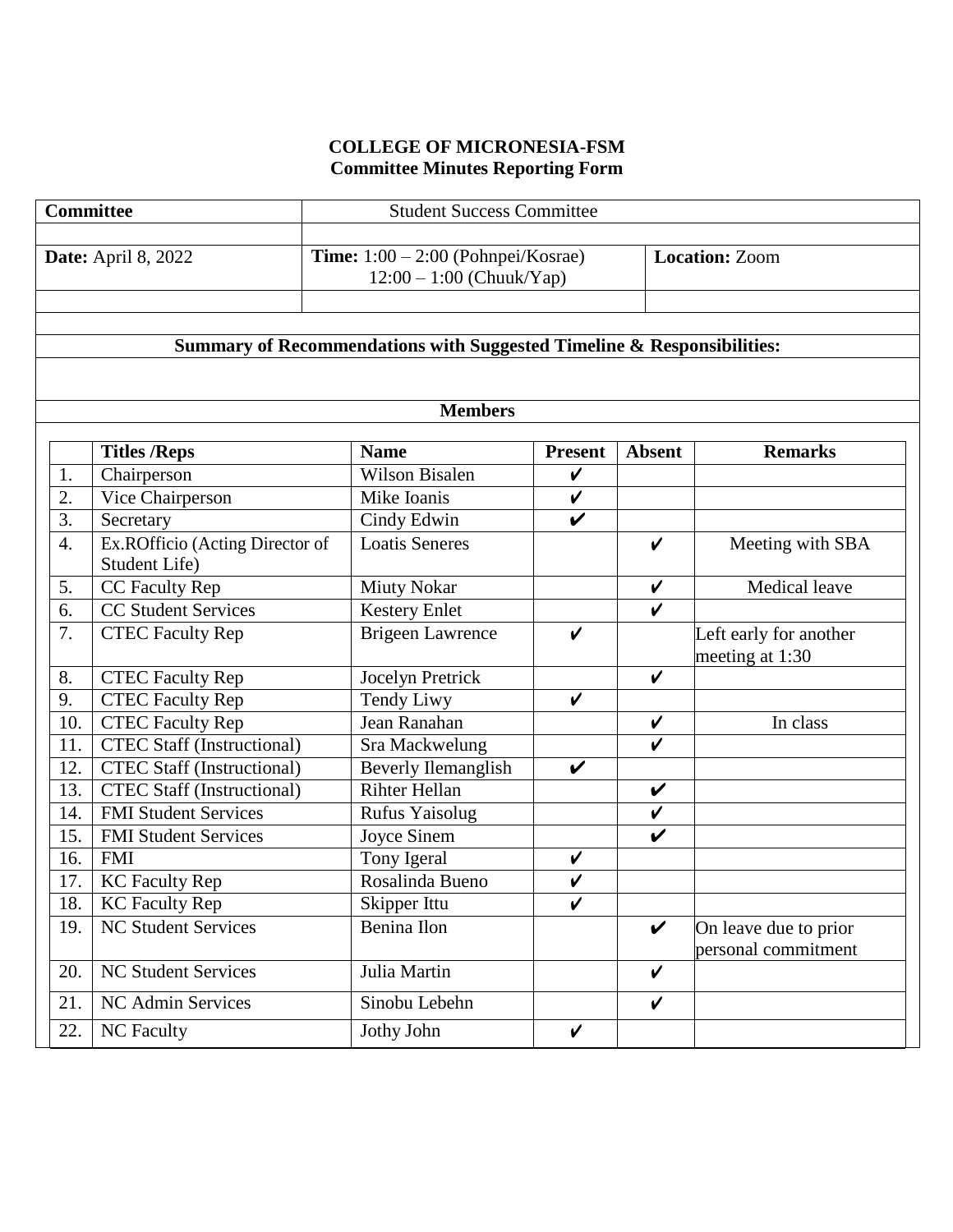| 23. $NC$ Staff               | Francis Alex  |  |  |
|------------------------------|---------------|--|--|
| 24. $NC$ Staff               | Amy Santiago  |  |  |
| 25. $\vert$ YC Staff         | Susan Guarin  |  |  |
| 26.   YC Faculty Rep         | Lyte Chapap   |  |  |
| <b>Additional Attendees:</b> | Ben Bambo Sr. |  |  |

#### **Agenda:**

- 1. Call to order; Moment of silence
- 2. Reading of the Mission Statement
- 3. Roll call; Declaration of quorum
- 4. Review of agenda
- 5. Approval of minutes
	- a. March 4, 2022
- 6. Update
	- a. 4th year program inBusiness
	- b. The top three responses from students on survey regarding advisors
- c. Mike and Cindy regarding COM-FSM students eligibility for Pohnpei State Scholarship
- 7. SY 2022-2023 committee officers election
- 8. Miscellaneous
- 9. Adjournment

#### **Agenda/Major Topics of Discussion:**

#### **Call to order; Moment of Silence**

1. The chairman called the meeting to order at 1:07pm, followed by a moment of silence.

#### **Reading of the Mission Statement**

2. Vice chairman, Mike Ioanis, read the Mission Statement.

### **Roll Call; Declaration of Quorum**

3. Quorum was declared.

#### **Review of Agenda**

4. There were no changes made to the agenda.

### **Approval of minutes**

5. After the secretary sent the draft minutes to members for review, changes were made to the attendance to reflect reasons for members' absences. No other changes or discussions were made during the meeting so the minutes of March 4, 2022 were approved.

### **6. Update**

### **a. 4th year program in Business**

The Board of Regents, at their March 11, 2022 meeting, approved the proposal for the Bachelor of Science in Business Administration with Emphasis in Accounting, pending ACCJC approval. Since our committee's votes did not meet the simple majority needed to act on the proposal, committee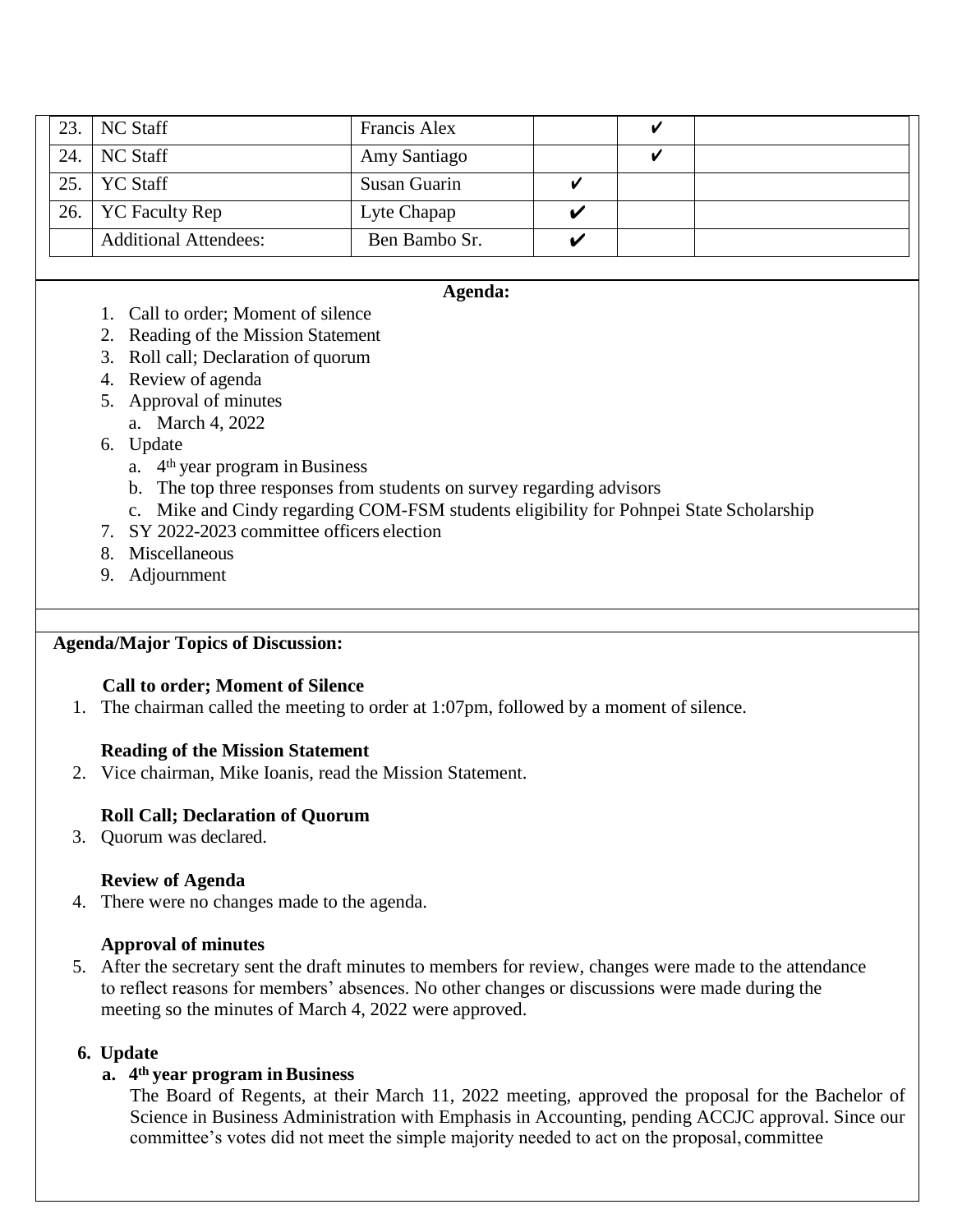chairman questioned Jean-Pierre Lukusa on how our committee's vote affected the final decision. His response is that our feedbacks and votes were just used to help boost the program with moving forward.

#### **b. The top three responses from students on survey regarding advisors**

So what? We have been discussing this all semester so what has been done to help students?

- One advisor shared that when he receives emails from his advisees' instructors, he forwards the messages to them. Students do not respond though so he does not know whether or not they seek help but at least he informs them and they are aware of the situation.
- When one advisor receives the early warning deficiency list from the counselor, he emails his advisees and posts their names to see him but they don't. Those who do show up usually do so only during registration. One idea he is thinking of is to send them messages through Facebook and Schoology. Another advisor shared that this is the approach she is using.
- One shared that reaching out to students should be the responsibility of Student Services or the Administration. As the instructor, he needs to teach. Getting in touch with students is very challenging because they do not have contact phone or internet at home, and even though they have cell phones, they do not have minutes. The only way then is when they are on campus but some do not attend class.
- Another shared that this needs to be a collaborative effort between Student Services, the Administration, instructors, advisors and students. At Yap Campus, (three) specific times are set-aside during the semester for advisors to meet with their advisees but it does not capture one hundred percent of advisees. He suggests that advisors are given the profile of students, that they are informed of their background in order to know what support they need.
- Since the population at the Fisheries and Maritime Institute (FMI) is small, the problem is manageable. Students with deficient grades go for tutoring.
- One advisor shared that this semester, he experienced more of his advisees not showingup or responding to his messages.
- **c. Mike and Cindy regarding COM-FSM students eligibility for Pohnpei State Scholarship** Mike and Cindy met with Pohnpei State Director of Education, Stanley Etse and the Scholarship Coordinator, Merlinda Donre. Their reason why COM-FSM students are not eligible is that because the money is not enough, they are prioritizing off island students. COM-FSM students have their tuition, books and fees covered by Pell Grant. When asked if we would be able to get help for the upcoming (4<sup>th</sup>) year) program, they will look into it. One member in Kosrae shared that this is the same situation with their students and Kosrae State Scholarship.

### **7. SY 2022-2023 committee officers election**

Nominations were made and seconded for Chairman, Tendy Liwy, and Vice Chairman, Skipper Ittu. Two nominations were received for Secretary, Wilson Bisalen and Julia Martin, with Wilson receiving the majority of votes. Congratulations to the new officers. The outgoing officers thanked everyone for their support this past year.

## **8. Miscellaneous**

None

### **9. Adjournment**

Motion made and seconded and the meeting ended at 2:19p.m.